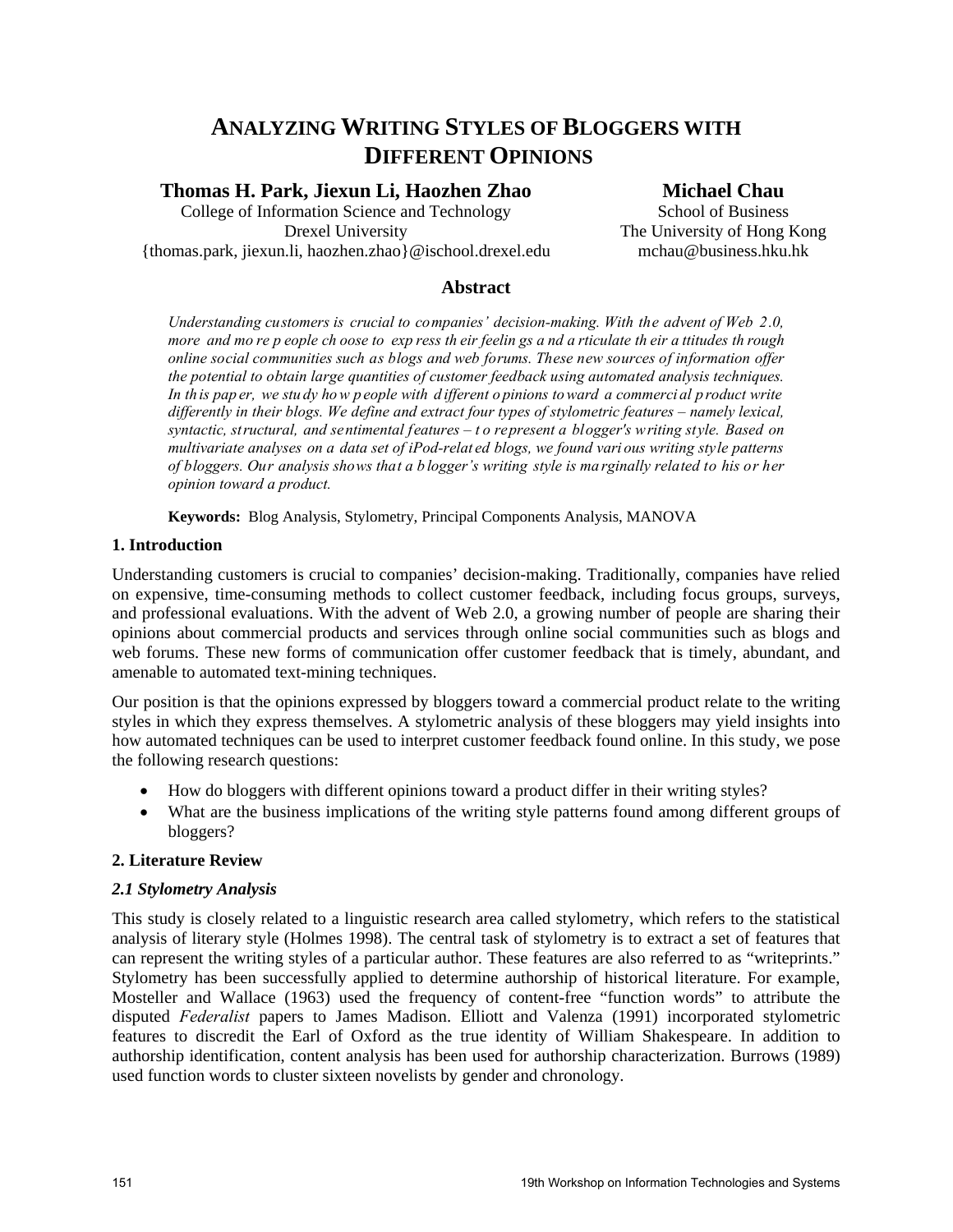In recent years, stylometry has been directed toward the Web. Stamatatos et al. (1999) attributed essays from a newspaper's website to one of ten authors using stylometric features. de Vel (2000) identified the authors of emails based on stylometric and email-specific attributes including the use of attachments and signatures. Zheng et al. (2006) used stylometric features to identify the authors of piracy-related newsgroup and bulletin board system (BBS) messages. Abbasi and Chen (2008) developed a framework for text analysis of computer-mediated communication (CMC) in which various stylometric features are included.

## *2.2 Blog Analysis*

Blogs serve as online diaries for people to document their life, express their views on various topics, and form and maintain social relationships. Both content analysis and link analysis techniques have been used to discover useful information from blog content and the blogosphere structure. In recent years, stylometric analysis has been applied to blog content in order to characterize its authors. Burger and Henderson (2006) explored features for predicting the age of bloggers, including stylometric features and blog-specific features like links, images, profiles, and "friend links". Yan and Yan (2006) combined stylometric features with "non-traditional" ones, including background colors, fonts, and emoticons, to classify the gender of bloggers. Nowson et al. (2005) examined the correlation between the frequencies of different parts-of-speech and the personality traits of bloggers. Datta and Sarkar (2008) utilized stylometric features to discriminate legitimate blogs from spam blogs.

From a business intelligence perspective, Chau and Xu (2007) explored the attitudes expressed in blogs toward a commercial product using social network analysis. Their analysis showed that different opinions toward a product do not keep bloggers from interacting with one another. In this study, we aim to build on this work by looking at how bloggers with different attitudes toward a product write differently.

#### **3. Data Description**

Our corpus was comprised of blog entries authored by people who expressed sentiment toward Apple's iPod portable media players through their group affiliations. Blog entries were collected from Xanga, a popular blog hosting website that supports "blogrings" - groups formed around a common interest or circle of friends. An initial set of blogrings was identified by the use of the word "iPod" in their titles or descriptions, and refined by discarding spam and other irrelevant groups. The resulting 201 groups were then manually classified as having a positive, negative, or neutral sentiment toward iPods based on their descriptions.

Members of these blogrings were assigned one of the three sentiment labels as expressed by their membership to iPod-related groups. Bloggers in both a neutral and a positive (or negative) group were assigned a positive (or negative) label. None of the bloggers were in a positive and negative blogring simultaneously. From this set of bloggers, 1,990 bloggers that had posted 1,000 or more words of text were selected. Notably, these authors seldom mentioned iPods in their blog entries despite their membership in iPod-related groups (Chau & Xu 2007). Table 1 provides an overview of the corpus.

|                  | <b>Blogrings</b>      |                                  | <b>Bloggers</b>       |                                  |  |
|------------------|-----------------------|----------------------------------|-----------------------|----------------------------------|--|
| <b>Sentiment</b> | Count<br>(Percentage) | <b>Mean Number</b><br>of Members | Count<br>(Percentage) | <b>Mean Number</b><br>of Entries |  |
| Positive         | 104 (51.7%)           | 23.11                            | 1,346 (67.6%)         | 68.96                            |  |
| Negative         | 33 (16.4%)            | 7.85                             | 159 (8.0%)            | 85.04                            |  |
| Neutral          | 64 (31.8%)            | 14.48                            | 485 (24.4%)           | 76.14                            |  |
| Total            | 201 (100%)            | 17.86                            | 1,990 (100%)          | 71.99                            |  |

|  |  | <b>Table 1. Summary of Corpus</b> |  |  |
|--|--|-----------------------------------|--|--|
|--|--|-----------------------------------|--|--|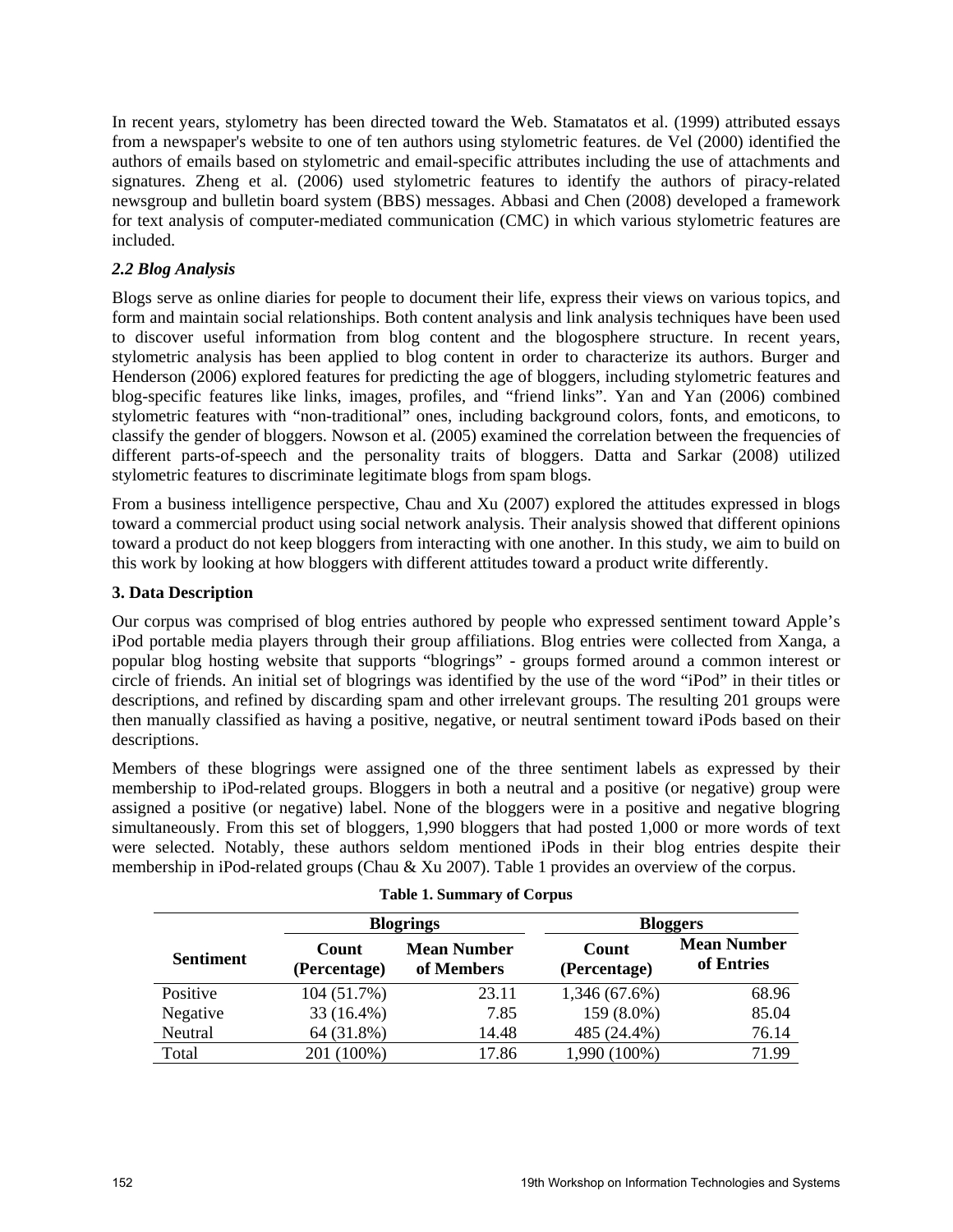#### **4. Sylometric Feature Extraction**

Individuals possess writing styles that remain consistent in their works, even across multiple topics. By measuring characteristics of an author's writings, a "writeprint" can be created that captures his or her unique writing style (Li et al. 2006). In our analysis, we measured 39 stylometric features that fall into four categories: lexical, syntactic, structural, and sentimental.

The lexical features characterize a person's writing style using six character-based features, such as the frequency of special characters (e.g., '!', '\$'), and eleven word-based features, including the frequency of hapax legomena (i.e., words that occur exactly once in an entry) and hapax dislegomena (i.e., words that occur exactly twice). The syntactic features measure the use of five parts of speech as well as comparatives (e.g., 'better', 'faster'), superlatives (e.g., 'best', 'fastest'), *wh*- words (e.g., 'who', 'why'), and function words. Function words are common words that have been identified as being content-free and context-independent (e.g., 'the', 'and'). The structural features describe the author's organization of content through the use of sentences and paragraphs. Lastly, the sentimental features indicate the direction and degree of sentiment expressed by the words in the texts. These stylometric features are outlined in Table 2 and explained in detail by Li et al. (2008).

| <b>Lexical Features</b>                   | <b>Syntactic Features</b>          |  |  |
|-------------------------------------------|------------------------------------|--|--|
| Total number of words                     | Frequency of nouns                 |  |  |
| Total number of distinct words            | Frequency of proper nouns          |  |  |
| Average word length                       | Frequency of verbs                 |  |  |
| Standard deviation of word length         | Frequency of adjectives            |  |  |
| 7 Vocabulary richness measures            | Frequency of adverbs               |  |  |
| Total number of characters                | Frequency of comparatives          |  |  |
| Frequency of English characters           | Frequency of superlatives          |  |  |
| Frequency of uppercase characters         | Frequency of wh-words              |  |  |
| Frequency of lowercase characters         | Frequency of function words        |  |  |
| Frequency of numerical characters         |                                    |  |  |
| Frequency of special characters           |                                    |  |  |
| <b>Structural Features</b>                | <b>Sentimental Features</b>        |  |  |
| Total number of lines                     | Frequency of subjectivity clues    |  |  |
| Total number of paragraphs                | Frequency of strong positive words |  |  |
| Total number of sentences                 | Frequency of weak positive words   |  |  |
| Average number of words per sentence      | Frequency of strong negative words |  |  |
| Average number of words per paragraph     | Frequency of weak negative words   |  |  |
| Average number of sentences per paragraph | Frequency of strong neutral words  |  |  |
|                                           | Frequency of weak neutral words    |  |  |

| <b>Table 2. Stylometric Features</b> |  |
|--------------------------------------|--|
|                                      |  |

#### **5. Data Analysis and Discussion**

After extracting the stylometric features from each blog entry, we calculated their mean values for each author. This resulted in a matrix whose rows represented the bloggers and whose columns represented the stylometric features. This matrix was analyzed using principal components analysis (PCA) and multivariate analysis of variance (MANOVA).

#### *5.1 Principal Components Analysis*

We performed a PCA with varimax rotation in order to visualize and interpret the stylometric data in a lower dimensional space. The 39 stylometric features were distilled into two principal components accounting for 39.8% of the variance in the data. The PCA results demonstrate significant correlation among the stylometric features, including between features of different categories. Figure 1 shows how the features loaded on these principal components.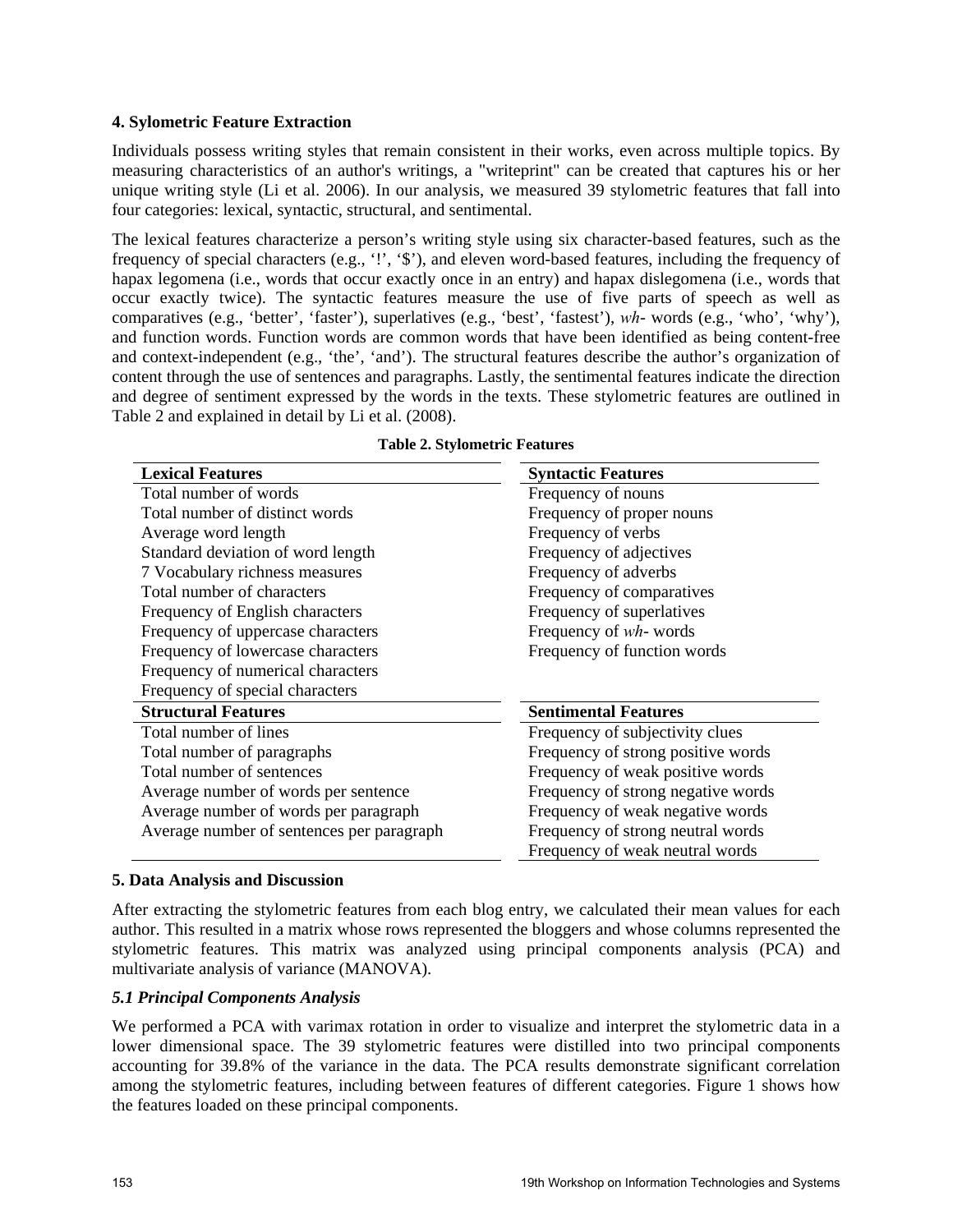

**Figure 1. Plot of Variable Loadings on Principal Components** 

The first principal component  $PC<sub>X</sub>$  represents a subjectivity dimension, with subjectivity words, adjectives, and adverbs as positive contributors, and the more objective nouns, proper nouns, and numerals as negative contributors. The second principal component  $PC<sub>Y</sub>$  corresponds to the size of the blog entries, with counts of words, characters, and sentences loading most positively. The vocabulary richness measures lie on a diagonal, suggesting a third major component.

Bloggers from the three sentiment groups were plotted in the space defined by  $PC<sub>X</sub>$  and  $PC<sub>Y</sub>$ . Figure 2 shows that the majority of bloggers are concentrated toward the bottom right. In other words, most bloggers express personal viewpoints through relatively brief entries. However, a substantial number of bloggers radiate above and to the left of this core, representing longer entries and more objective tones, respectively.

Any further interpretations based on these principal components must be made with caution. Conclusions drawn from stylometric analysis of books, articles, and other forms of edited text do not necessarily hold for blogs due to their unrestricted nature. For example, typical uses of capitalization include names and the start of sentences. These counts are often eclipsed, however, when bloggers use capitalization for emphasis (e.g., "*MY COMPUTER DIED*") or aesthetics (e.g., "*DiNnEr WaS sO nIcE tOo*"). These usages underscore the difficulty in drawing meaningful conclusions of bloggers based on current stylometric analysis techniques, and the need to develop features that better discern attitudes and intentions from text found online.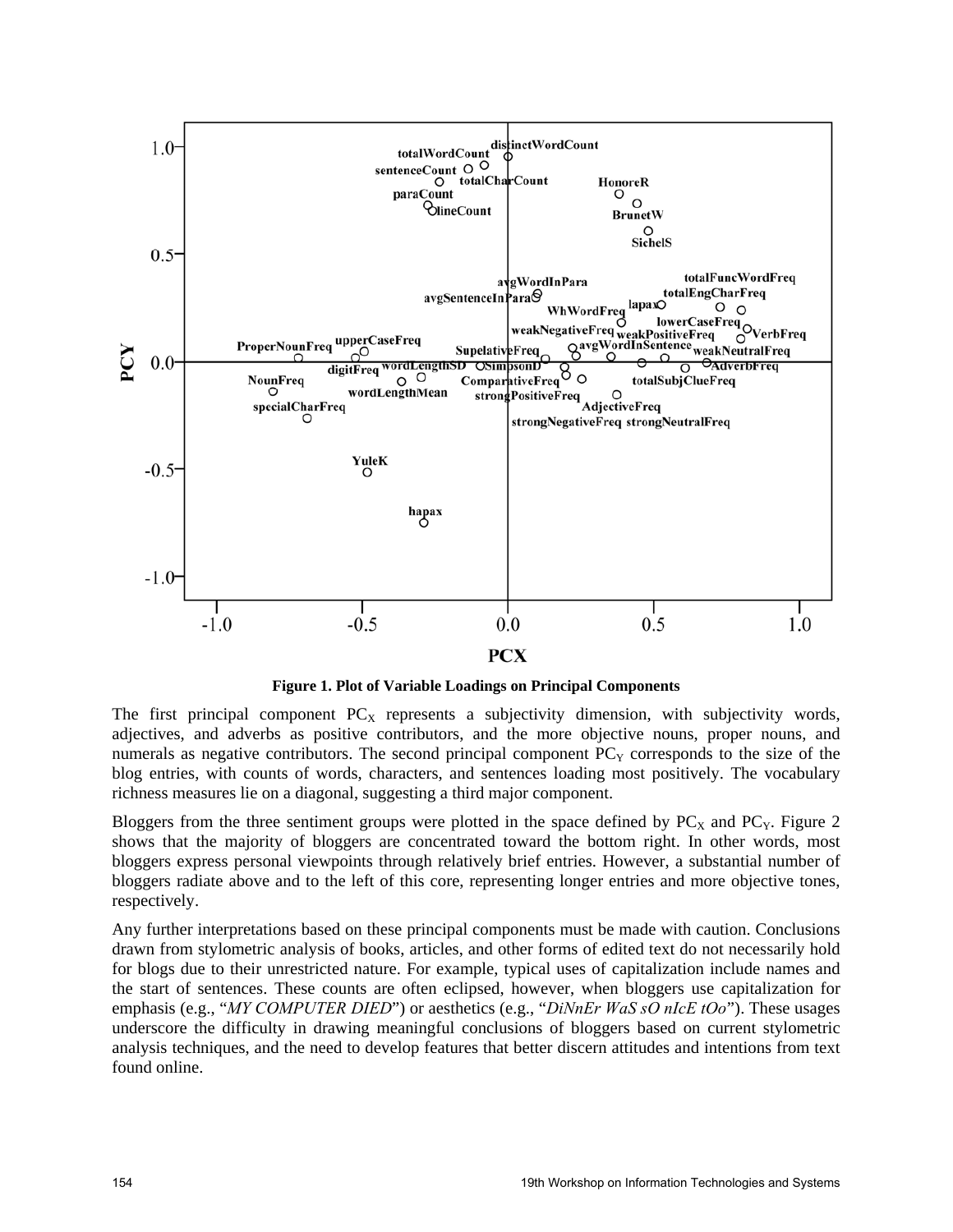

**Figure 2. Plot of Bloggers by Sentiment** 

#### *5.2 MANOVA*

A multivariate analysis of variance (MANOVA) was used to determine whether stylistic differences existed between bloggers with differing sentiment toward iPods. The Wilks' Lambda value of 0.942 (*p* < 0.05) indicates that sentiment has a significant effect on stylometric features.

Helmert contrasts showed that the entries of neutral bloggers had, on average, 5.3 more lines, 3.4 more paragraphs, and 1.2 more words per sentence than those of non-neutral (positive and negative) bloggers, all significant at the 0.05 alpha level. Neutral bloggers predictably also had lower usages of strong negative words than non-neutral bloggers. Between the two non-neutral groups, negative bloggers used more subjectivity words with strong negative, weak negative, and surprisingly, strong positive polarities when compared with positive bloggers. Finally, bloggers with positive sentiment used 11.4 more distinct words per entry than negative bloggers, hinting at further patterns in vocabulary richness.

In short, MANOVA revealed that bloggers who expressed neutral opinions toward iPods tended to have long entries with few subjective words, negative bloggers had short entries with many subjective words, and positive bloggers were in between. Figure 2 offers some visual support for these results. Nevertheless, there is a high degree of overlap between the different sentiment groups, echoing earlier findings that "even if a blogger is negative (or positive) about iPod[s], he/she still interacts with other bloggers who may be positive (or negative)" (Chau & Xu 2007).

It should be noted that the stylistic differences found among the sentiment groups do not manifest exclusively in writings about iPods; rather, they correspond to the underlying personalities of the bloggers. Some use blogs as a platform for expressing their opinions about a wide range of topics, whereas others use blogs for posting more objective or reflective information. This raises questions of how bloggers with different writing styles influence the opinions of others differently, and how shared opinions can grow into trends online. Are bloggers who evaluate products passionately or dispassionately more influential within their communities? Does one opinionated blogger with a negative sentiment drown out the many positive bloggers? Further study is needed to understand these phenomena.

Blogger

× Negative